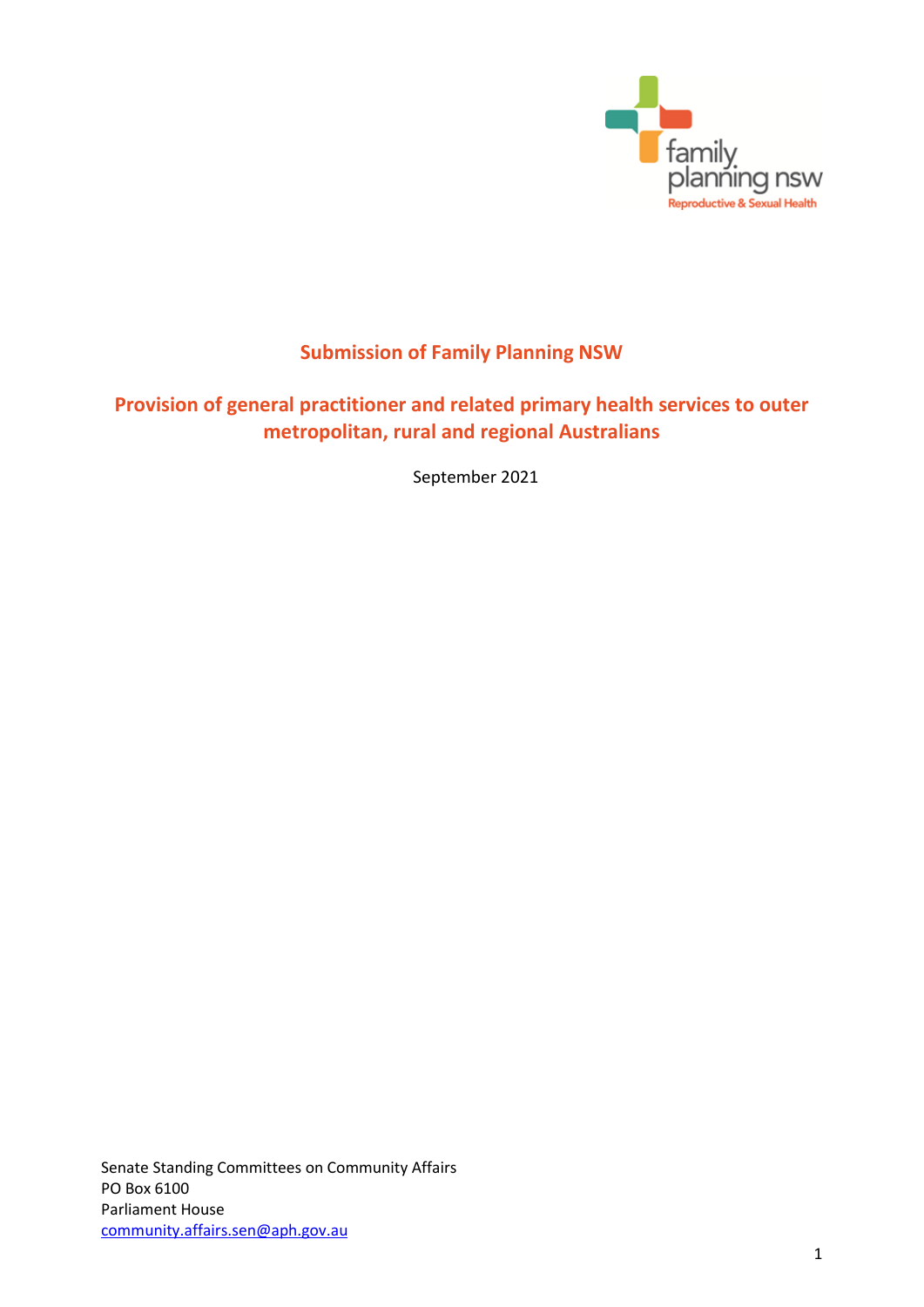Family Planning NSW welcomes the opportunity to make a submission to the Senate Standing Committees on Community Affairs regarding the inquiry into the 'Provision of general practitioner and related primary health services to outer metropolitan, rural and regional Australians'.

We have a strong history of consulting with the Australian Government and encourage the Standing Committees to ensure equity of access in regard to high-quality reproductive and sexual health services. This submission focuses on the importance of ensuring the availability and accessibility of essential reproductive and sexual health services, information, education and health promotion in outer metropolitan, rural and regional areas of Australia.

Family Planning NSW also endorses the submission of ACON, recognising our shared commitment to reproductive and sexual health, comprehensive sexuality education and health promotion.

# **About Family Planning NSW**

Family Planning NSW is the leading provider of reproductive and sexual health services in NSW and Australia. Our mission is to enhance the reproductive and sexual health and rights of our communities by supporting all people to have control over and decide freely on all matters related to their reproductive and sexual health. We have been operating for over 95 years, working with communities across NSW, including in regional, rural and remote areas.

Each year we provide more than 31,000 clinical occasions of service to clients, information and health promotion activities to communities, and best practice education and training in reproductive and sexual health for health for doctors, nurses, teachers, disability support workers and other health, education and welfare professionals.

Our services are targeted to marginalised and disadvantaged members of the community, including people from culturally and linguistically diverse and Aboriginal and Torres Strait Islander backgrounds, refugees, people with disability, young people and people from rural and remote communities.

# **Recommendations**

Family Planning NSW recommends the following:

- 1. prioritise the improvement of reproductive and sexual health outcomes for people living in outer metropolitan, rural and regional areas
- 2. increase access to reproductive and sexual health services in outer metropolitan, rural and regional areas through up-skilling of local GPs and nurses in reproductive and sexual health service provision
- 3. utilise appropriately trained Registered Nurses to provide long-acting reversible contraceptive procedures in areas of unmet need and provide access to MBS item numbers for clients to access rebates for these services
- 4. prioritise the continuation of telehealth to address unmet need in regard to access to appropriate and inclusive reproductive and sexual health care in outer metropolitan, rural and regional areas
- 5. increase access to cultural competency, inclusivity and youth-friendliness training for health professionals, community workers and educators to expand the accessibility of appropriate and inclusive reproductive and sexual health services
- 6. ensure health information, including reproductive and sexual health information, is available in multiple languages and accessible formats, including plain language and easy read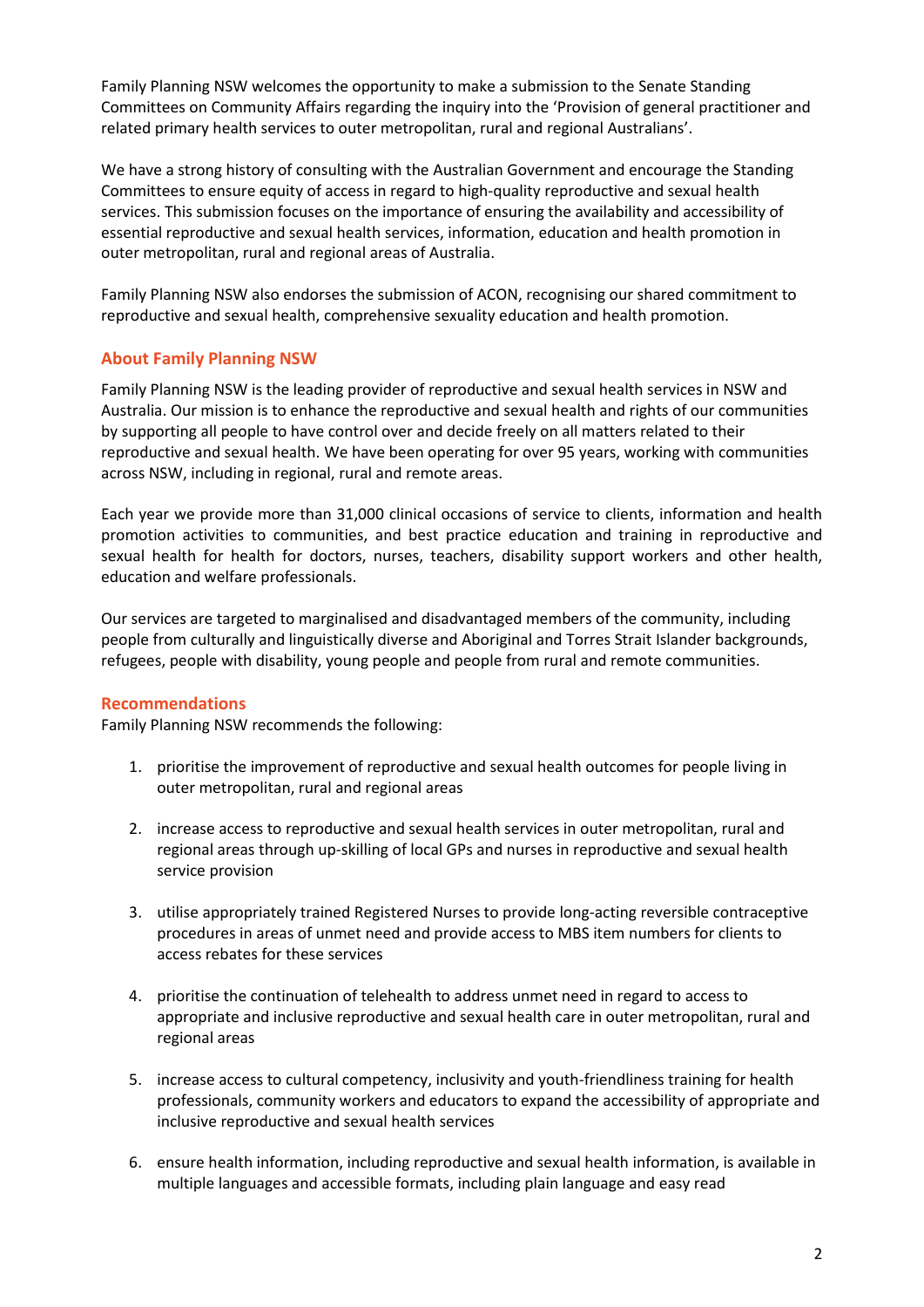7. ensure health services are actively working to address the physical, structural and cultural barriers preventing service usage by engaging in welcoming signals, ensuring physical accessibility and cultural responsiveness.

# **Key points**

Reproductive and sexual health is at the forefront of ensuring not only a person's physical health but also their mental wellbeing and ability to function at an optimal level within society. Family Planning NSW provides essential reproductive and sexual health services across NSW, including clinical services, health promotion, professional education and support, and comprehensive sexuality education to people of all ages. We are also a member of the National Family Planning Australian Alliance.

There is a significant unmet need for reproductive and sexual health services in outer metropolitan, rural and regional areas which exceeds the current levels of funded service provision. Family Planning NSW works closely with Local Health Districts in NSW to provide access to essential reproductive and sexual health care to all people across the state. We strongly affirm the need for ongoing support, funding and expansion of existing services to ensure that the reproductive and sexual health and rights of people living in outer metropolitan, rural and regional communities are met.

Our key points, in relation to the inquiry *Terms of Reference*, are outlined below.

## **a) The current state of outer metropolitan, rural and regional GPs and related services**

## **Current GP workforce**

There are approximately 36,000 General Practitioners (GPs) practising across Australia, with the majority located within major cities. THE RACGP *Health of the Nation 2019* report notes that GP to patient ratio is unevenly distributed across jurisdictions and remoteness areas.(1) There are significantly more GPs practising in urban areas when compared to outer metropolitan, rural and regional areas across Australia,(2) contributing issues of inequitable access to healthcare, particularly in regard to specialised reproductive and sexual healthcare.

GPs are typically the first point of contact for primary healthcare in Australia, however, many do not provide specialised reproductive and sexual health services including long-acting reversible contraceptive (LARC) procedures and medical termination of pregnancy. This results in reduced choice and access to reproductive and sexual healthcare.

Evidence shows that investing in reproductive and sexual health is cost-effective at a systematic and individual level.(3-5) Good reproductive and sexual health has the potential to minimise costs to the health system and has significant benefits at personal, family and societal levels.(3-5)

**Access to reproductive and sexual health services in outer metropolitan, rural and regional Australia** Access to essential reproductive and sexual health services, including contraception, cervical cancer screening, and family, domestic and sexual violence screening and support, enables women to meet their holistic reproductive and sexual health needs.(6) Reproductive and sexual health services can facilitate access to other community-based social services, including housing and legal support or police services.(6)

To improve health outcomes, there is a need to increase the capacity of and utilise the skills of the health workforce, including GPs and nurses, to provide specialised reproductive and sexual healthcare. There is also a need for capacity-building of relevant local stakeholders to ensure comprehensive health promotion and education programs are delivered.

#### **Contraception services**

Many unintended pregnancies are the result of no or incorrect use of contraceptive methods.(7) Women typically access contraception through their GP, local Family Planning clinic, Women's Health Centre or Aboriginal Medical Service. Access to comprehensive contraceptive services in outer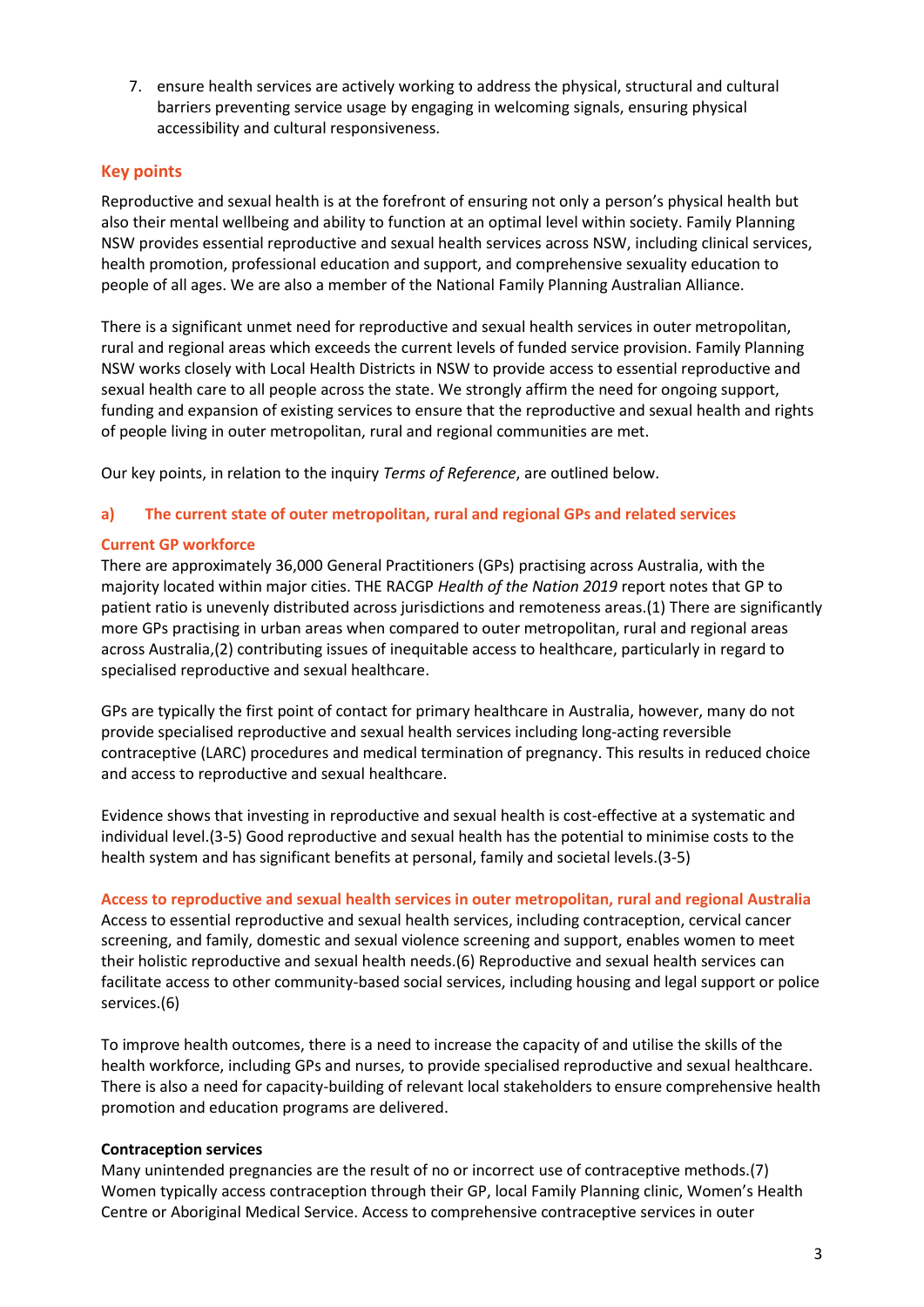metropolitan, rural and regional areas is limited. This is particularly apparent in terms of access to LARC options, where limiting factors often include a lack of appropriately trained staff and culturally appropriate services.(7)

One strategy to address limited access to comprehensive contraceptive services, including LARC, in outer metropolitan, rural and regional Australia is provision of LARC services by Registered Nurses (RNs). RN-led LARC procedures are particularly relevant to increase access to highly effective LARC contraceptives among vulnerable groups such as young people and those living with social disadvantage, new migrants, and those living in rural and remote areas.(8) Appropriately trained RNs already provide these services (LARC assessment, insertion and removal), however, their clients are unable to access MBS rebates for these services. Access to MBS item numbers should be provided to appropriately trained RNs.

Additionally, contraception consults are an opportunity for cervical screening and routine domestic violence and reproductive coercion screening. The high prevalence of domestic violence in rural, regional and remote areas has significant implications on physical, mental and reproductive and sexual health.(9)

# **Cervical cancer screening services**

Cervical cancer is one of the most preventable and treatable forms of cancer, however, cervical cancer screening rates are significantly lower in outer metropolitan, rural and regional areas of NSW when compared to inner metropolitan rates.(10) Health professionals should be supported, through professional education and training, to embed cervical cancer screening as part of their clinical service provision.

## **Abortion services**

Women in outer metropolitan, rural and regional areas experience significant gaps in access to fully publicly funded and subsidised abortion services. Access to medical abortion via telehealth and face-toface service delivery is limited in rural areas due to extensive and sometimes limiting referral criteria, high out-of-pocket costs and limited availability of registered dispensers in rural pharmacies. Further, perceptions of local professional confidentiality may result in women travelling to other locations to seek abortion services, often at a significantly higher cost.

All women, especially those living in rural, regional and remote locations, should have access to affordable, appropriately located and safe abortions. Having abortion services available closer to home may help reduce inequities in access to healthcare experienced by rural women. In 2016, a NSW-based study found rural women travelled 1–9 hours one way to access an abortion.(11)

#### **Recommendations:**

- Prioritise the improvement of reproductive and sexual health outcomes for people living in outer metropolitan, rural and regional areas.
- Increase access to reproductive and sexual health services in outer metropolitan, rural and regional areas through up-skilling of local GPs and nurses in reproductive and sexual health service provision.
- Utilise appropriately trained Registered Nurses to provide long-acting reversible contraceptive procedures in areas of unmet need and provide access to MBS item numbers for clients to access rebates for these services.

# **c) Impact of the COVID-19 pandemic on doctor shortages in outer metropolitan, rural and regional Australia**

Prior to the COVID-19 pandemic, the Australian health system faced challenges in ensuring workforce supply was able to meet demand. The onset of the COVID-19 pandemic exacerbated existing challenges and has contributed to shortages of accessible health professionals. One strategy to enable access to healthcare, including specialised reproductive and sexual health care, is through telehealth.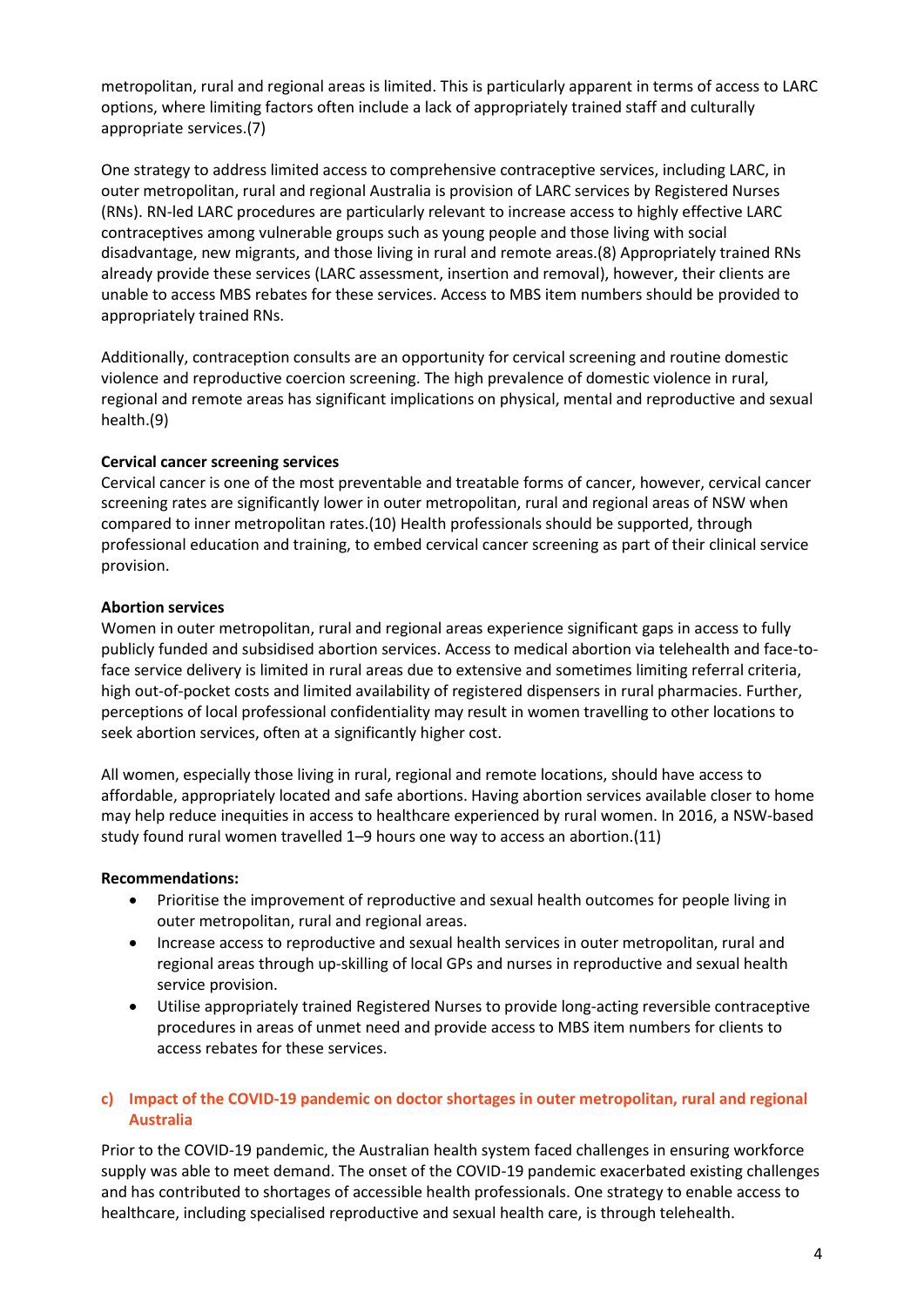With implementation of the Australian Government's response to the COVID-19 pandemic and recent continuation of funded telehealth until December 31 2021, GPs, Family Planning NSW and some allied health professionals were able to offer access to clinical services via telehealth. This dramatically increased access to reproductive and sexual health services across all areas of NSW, particularly in outer metropolitan, rural and regional areas where access/service uptake is limited, with attendant individual and societal consequences. Not only did this increase community access to healthcare, but it may have lessened the burden on GPs by enabling direct access to specialised care.

Telehealth enables access to initial consultations (where clinically appropriate) and essential follow-up care for those living in outer metropolitan, rural and regional areas, complementing current face to face service provision. For example, women who travel long distances to access LARC, including intrauterine devices, are able to have their follow up appointment via telehealth. Health professionals are able to provide comprehensive care to clients remotely, rather than risk limited follow up care attendance rates due to travel and other expenses.

It is essential that in continuing to work towards optimising the reproductive and sexual health of people in outer metropolitan, rural and regional areas, that access to funded telehealth services is continued to complement face-to-face service provision. It is anticipated that this will also reduce the burden on GPs to address complex reproductive and sexual health issues with clients.

## **Recommendation:**

 Prioritise the continuation of telehealth to address unmet need in regard to access to appropriate and inclusive reproductive and sexual health care in outer metropolitan, rural and regional areas.

# **d) Any other related matters impacting outer metropolitan, rural and regional access to quality health services**

As experts in reproductive and sexual health clinical service provision and due to our location in NSW, Family Planning NSW has outlined our concerns in NSW context. The evidence, however, is clear – these concerns, and issues of reproductive and sexual health access, extend beyond the NSW context and into outer metropolitan, rural and regional areas across Australia.

The NSW Ministry of Health classifies the following Local Health Districts (LHDs) as being *rural and regional*: Far West, Hunter New England, Mid North Coast, Murrumbidgee, Northern NSW, Southern NSW and Western NSW. There is no existing classification for 'outer metropolitan.'

#### **Health outcomes for people living in outer metropolitan, rural and regional areas of NSW**

On average, people living in rural and regionals areas of NSW experience poorer reproductive and sexual health outcomes than people living elsewhere in NSW, including higher teenage pregnancy rates, higher rates of maternal death, and higher rates of some sexually transmissible infections (STIs). In rural and regional areas, the ability to easily access reproductive and sexual health services as well as continuing supplies of contraceptive pills and emergency contraception, condoms and other contraceptive devices can be limited.(12)

Evidence shows that people living in outer metropolitan, rural and regional areas have higher teenage pregnancy rates and higher rates of maternal, neonatal and foetal deaths when compared to metropolitan areas.(13, 14) This is a wider reflection of the poorer pregnancy and maternity services available in these areas.

People living in rural and regional areas within NSW typically have lower rates of cervical cancer screening, and on average have a higher incidence of cervical cancer when compared to the NSW average.(10) Additionally, the lack of access to, and/or compliance with, testing for STIs is demonstrated in the lower notification rates for chlamydia, gonorrhoea, hepatitis B and HIV in rural and regional LHDs in NSW.(15) Of particular concern is the higher rate of syphilis infection in more isolated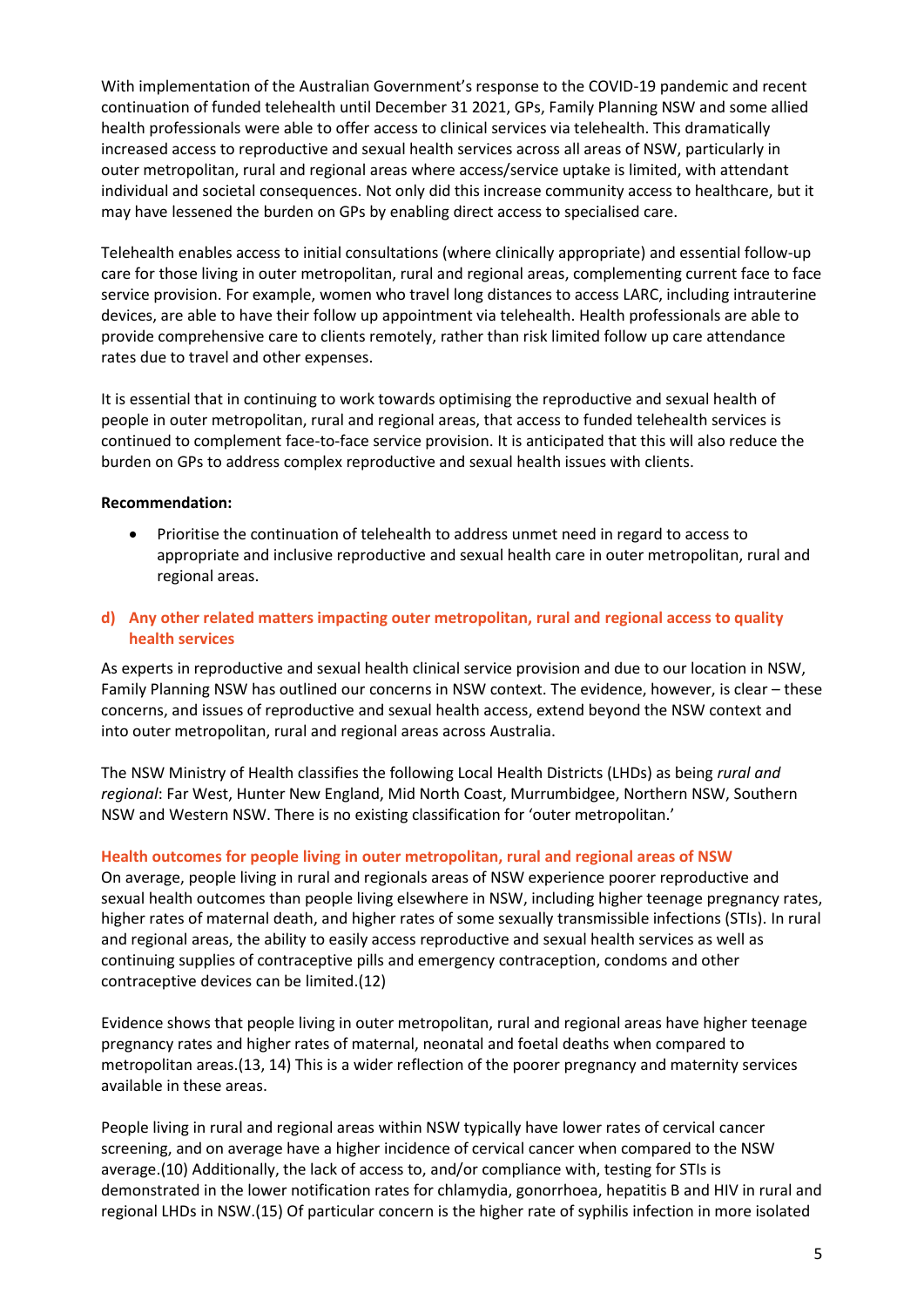communities.(16) Poor screening rates lead to lower rates of treatment and higher levels of underlying morbidity due to delayed diagnosis.

Between July 2019 – June 2020, there were 12,199 incidents of domestic violence-related assault recorded by NSW Police in rural and regional areas, making up 38% of the 31,692 incidents recorded in wider NSW.(17) Domestic violence has significant impacts on health, with women who experience domestic violence often reporting physical and mental health issues, such as pain, injury, depression and suicide ideation.(18) The Australian Longitudinal Study in Women's Health asserts that due to the high prevalence of domestic violence in rural, regional and remote areas, accessible domestic violence services must be available to improve health outcomes for women.(9)

#### **Barriers to quality health service access for rural and regional Australians**

People living in rural and regional areas face significant challenges in accessing quality health services, particularly reproductive and sexual health services. Evidence shows the shortage of general practitioners, specialist medical services and health services being ill-equipped to address the complexity of health, social and cultural needs of people are major barriers to health service access.

Additionally, the limited availability of culturally appropriate and inclusive services and information, lack of peer-based support workers, inaccessibility of buildings, services and information create barriers for people with disability, Aboriginal and Torres Strait Islander peoples, people of diverse genders and sexualities, and people from culturally and linguistically diverse backgrounds.

It is essential that people who live in rural and regional areas of NSW have access to high-quality, evidence-based and inclusive reproductive and sexual health services, including health promotion and education initiatives to ensure that they are able to achieve optimal levels of health and wellbeing.

#### **Aboriginal and Torres Strait Islander peoples**

Health disparities between Aboriginal and non-Aboriginal peoples are often linked to issues of accessibility and culturally appropriate practice. Differences in the experience of care in health and hospital services between Aboriginal and non-Aboriginal patients are typically greater in hospitals and health settings in rural, regional and remote areas when compared to metropolitan areas.(19) According to the NSW Patient Survey Program, Aboriginal and Torres Strait Islander patients in NSW rural, regional and remote hospitals generally report more negative patient experiences than those in metropolitan hospitals.(19)

Aboriginal and Torres Strait Islander people have limited access to culturally appropriate health services.(20) Experiences of racism and cultural incompetence within the health system can negatively affect Aboriginal people's health and wellbeing and contribute to increased prevalence of reproductive and sexual ill-health.(20) The use of telehealth has been shown to improve access to specialised care, particularly for Aboriginal and Torres Strait Islander communities in rural, regional and remote populations.(21)

#### **Young people**

Young people face a multitude of barriers to accessing healthcare, particularly reproductive and sexual healthcare, and such barriers are typically exacerbated with increasing levels of remoteness. In rural areas, research with young people indicates that they are impacted by structural barriers such as service availability, transport and cost as well as personal barriers such as confidentiality concerns, embarrassment about discussing potentially sensitive topics and stigma when accessing healthcare services.(22) It is essential that health services and professionals are well-positioned to address the reproductive and sexual health needs of young people in a sensitive, inclusive and appropriate way given their increased risk of reproductive and sexual ill-health.

#### **People from CALD backgrounds**

Many CALD people in Australia face multifaceted challenges in accessing reproductive and sexual health information and care, and may require multidimensional interventions or support to overcome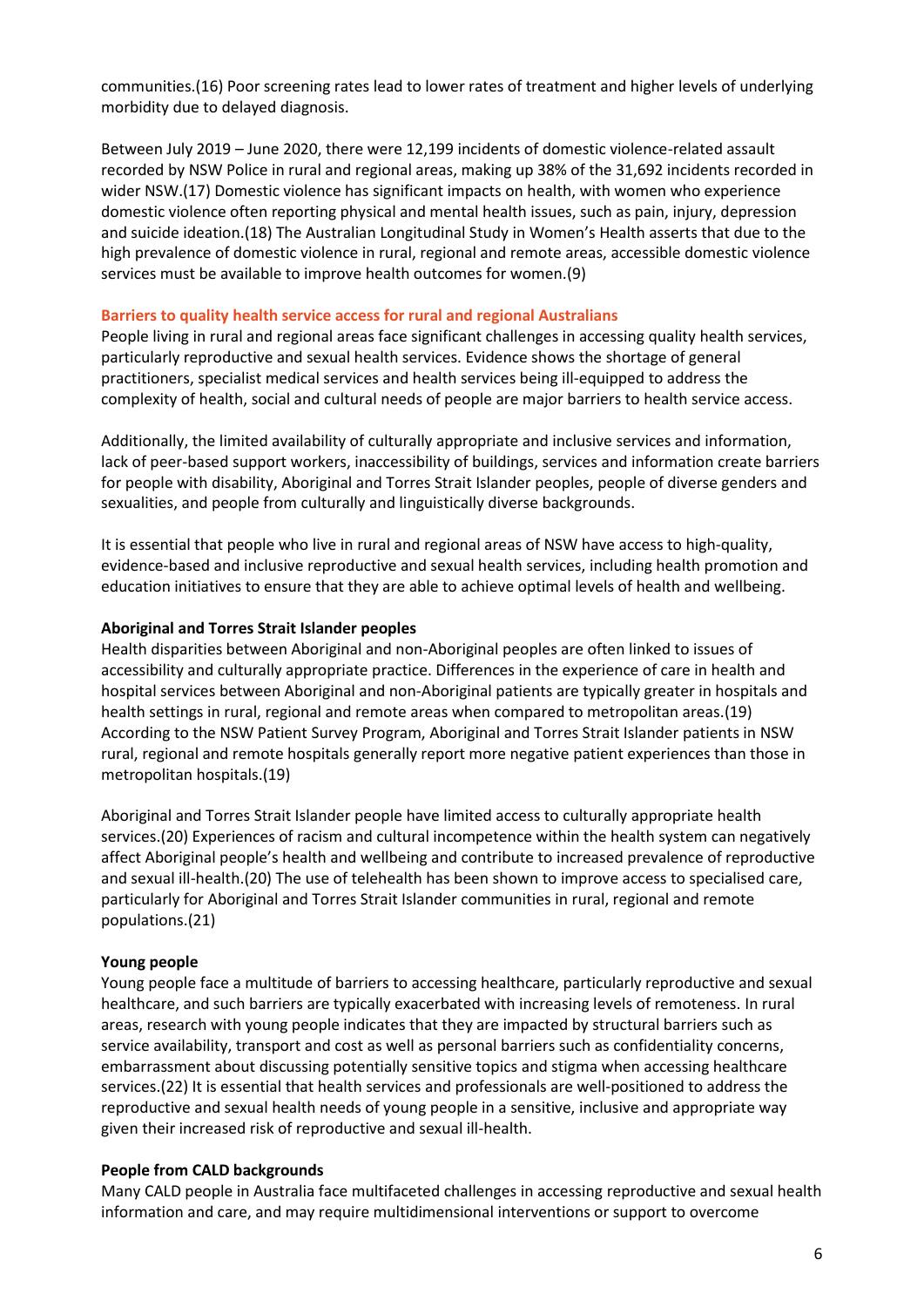these.(23) Limited accessible and culturally relevant reproductive and sexual health services exist in rural, regional and remote areas. Accessible health services are physically available, reachable, affordable, equitable, culturally responsive, appropriate and acceptable. Accessibility of health services is jeopardised if services do not acknowledge and respect cultural values, physical and economic barriers, or if the community is not aware of the services available to them.

CALD communities are often impacted by cultural, personal and structural barriers including language constraints, health literacy levels, socioeconomic status, confidentiality concerns, unfamiliarity with the health system, and education surrounding reproductive and sexual health service access.(24) Refugee young people, including those living in rural areas, are often responsible for helping their families to access healthcare and navigate the health system – navigation support can be of benefit.(22)

Cultural and language barriers are most difficult to overcome, with rural, regional and remote health services often having limited access to face-to-face interpreters and in-language resources.(24) A NSW survey of people from CALD backgrounds found that 9% of 16-19 year olds and 12% of 20-29 year olds reported language as a barrier to visiting a doctor when having reproductive and sexual health concerns.(25) Further, there is limited availability of CALD specialised reproductive and sexual health services in rural, regional and remote areas.

## **People with disability**

People with disability often face multiple barriers to exercising their reproductive and sexual health rights, including accessing reproductive and sexual healthcare services. Evidence shows that people with disability aged 65 and under living in outer regional and remote areas are less likely to see a GP, medical specialist, or dentist than those living in major cities, likely due, in part, to unavailability of health services, including reproductive and sexual health services, limited understanding of what accessible services are available, and difficulty in arranging suitable health service appointments .(26)

## **People of diverse genders and sexualities**

Family Planning NSW would like to echo feedback provided to this Inquiry by ACON, particularly regarding the limited access to inclusive services for people of diverse genders and sexualities. The *HIV Futures 9* study found that among those living in rural/regional areas, 44% travelled more than 50 kilometres to visit their HIV doctor,(27) signalling the limited availability of HIV services in rural and regional areas.

*"Living in [a remote area] has caused me to feel increasingly isolated. The local GP has extremely limited knowledge of HIV treatment leading me to recently approaching my diagnosing doctor in [a capital city] to take on my treatment plan remotely." – HIV Futures 9 study (27)*

People of diverse genders and sexualities face additional structural barriers to accessing inclusive health services, particularly in rural and remote areas. Barriers may include fear of discrimination and privacy concerns when accessing health services and limited access to health professionals who are skilled and experienced in providing supportive and inclusive services to people of diverse genders and sexualities.(28)

It is essential that all health professionals in rural and regional areas participate in LGBTIQ competency training, signal commitment to inclusion by creating welcoming environments, and utilise additional service delivery methods to ensure all people of diverse genders and sexualities are able to access inclusive health services. An example of this is telehealth, which is seen as valuable for people living in rural or remote areas.(29) People of diverse genders and sexualities face systemic barriers to health equity, and telehealth offers a promising avenue to bridge some of these gaps.(30)

# **Recommendations:**

 Increase access to cultural competency, inclusivity and youth-friendliness training for health professionals, community workers and educators to expand the accessibility of appropriate and inclusive reproductive and sexual health services.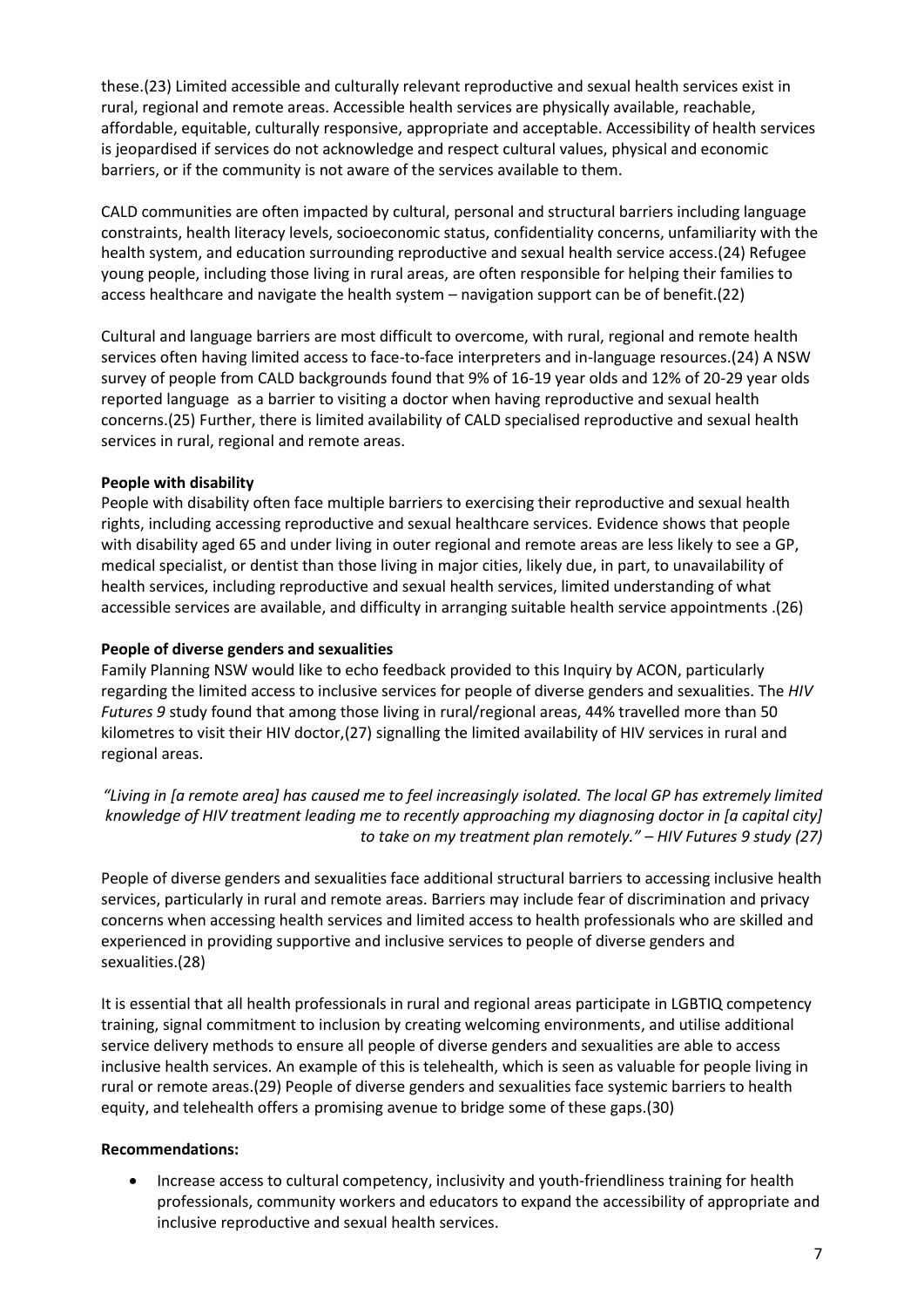- Ensure health information, including reproductive and sexual health information, is available in multiple languages and accessible formats, including plain language and easy read.
- Ensure health services are actively working to address the physical, structural and cultural barriers preventing service usage by engaging in welcoming signals, ensuring physical accessibility and cultural responsiveness.
- Prioritise the continuation of telehealth to address unmet need in regard to access to appropriately and inclusive reproductive and sexual health care in outer metropolitan, rural and regional areas.

## **References**

1. The Royal Australasian College of General Practitioners. General Practice: Health of the Nation 2018. Melbourne: RACGP; 2018.

2. Cornerstone Health Pty Ltd. General Practitioner workforce report 2019. Deloitte Access Economics; 2019.

3. Vlassoff M, Singh S, Darroch J, Carbone E, Bernstein S. Assessing costs and benefits of sexual and reproductive health interventions. Occasional Report No. 11. New York: Guttmacher Institute; 2004.

4. Darroch J, Singh S. Adding It Up: The Costs and Benefits of Investing In Family Planning and Maternal and Newborn Health Estimation Methodology. 2009.

5. Jacobsen V, Mays N, Crawford R, Annesley B, Christoffel P, Johnston G, et al. Investing in well-being: an analytical framework. New Zealand Treasury Working Paper 02/23. . Wellington: New Zealand Treasurey; 2002.

6. García-Moreno C, Amin A. The sustainable development goals, violence and women's and children's health. Bulletin of the World Health Organization. 2016;94(5):396-7.

7. Larkins SL, Page P. Access to contraception for remote Aboriginal and Torres Strait Islander women: necessary but not sufficient. Medical Journal of Australia. 2016;205(1):18-9.

8. Polus S, Lewin S, Glenton C, Lerberg PM, Rehfuess E, Gülmezoglu AM. Optimizing the delivery of contraceptives in low- and middle-income countries through task shifting: a systematic review of effectiveness and safety. Reprod Health. 2015;12:27.

9. Mishra G, Byles J, Dobson A, Chan H-W, Tooth L, Hockey R, et al. Policy Briefs from the Australian Longitudinal Study on Women's Health. Canberra: Australian Government Department of Health; 2019.

10. Cancer Institute NSW. Cancer control in New South Wales: Statewide Report, 2017. Sydney: Cancer Institute NSW; 2018.

11. Doran FM, Hornibrook J. Barriers around access to abortion experienced by rural women in New South Wales, Australia. Rural Remote Health. 2016;16(1):3538.

12. Newman P, Morell S, Black M, Munot S, Estoesta J, Brassil A. Reproductive and sexual health in New South Wales and Australia: differentials, trends and assessment of data sources. Sydney; 2011.

13. Kildea S, Pollock WE, Barclay L. Making pregnancy safer in Australia: the importance of maternal death review. Aust N Z J Obstet Gynaecol. 2008;48(2):130-6.

14. Australian Institute of Health and Welfare. Rural, regional and remote health-indicators of health. Series 5, AIHW Cat. No. PHE59. Canberra: AIHW; 2005.

15. NSW Health. NSW Sexually Transmissible Infections Strategy 2016-2020: Jan to June 2019 Data Report. Sydney: NSW Health; 2019.

16. Family Planning NSW. Reproductive and Seuxal Health: An Australian Clinical Practice Handbook. Ashfield: Family Planning NSW; 2020.

17. NSW Bureau of Crime Statistics and Research. NSW Recorded Crime Statistics 2015-2019: Incidences of domestic violence related assault as recorded by NSW Police for each NSW Local Government Area. Sydney: NSW Bureau of Crime and Statistics Research; 2019.

18. García-Moreno C, Jansen HA, Ellsberg M, Heise L, Watts C. WHO multi-country study on women's health and domestic violence against women: World Health Organization; 2005.

19. Bureau of Health Information. The Insight Series – Healthcare in rural, regional and remote NSW. Sydney: BHI; 2016.

20. Hayman NE, Askew DA, Spurling GK. From vision to reality: a centre of excellence for Aboriginal and Torres Strait Islander primary health care. Medical Journal of Australia. 2014;200(11):623-4.

21. Caffery LJ, Bradford NK, Wickramasinghe SI, Hayman N, Smith AC. Outcomes of using telehealth for the provision of healthcare to Aboriginal and Torres Strait Islander people: a systematic review. Australian and New Zealand Journal of Public Health. 2017;41(1):48-53.

22. Robards F, Kang M, Steinbeck K, Hawke C, Jan S, Sanci L, et al. Health care equity and access for marginalised young people: a longitudinal qualitative study exploring health system navigation in Australia. International Journal for Equity in Health. 2019;18(1):41.